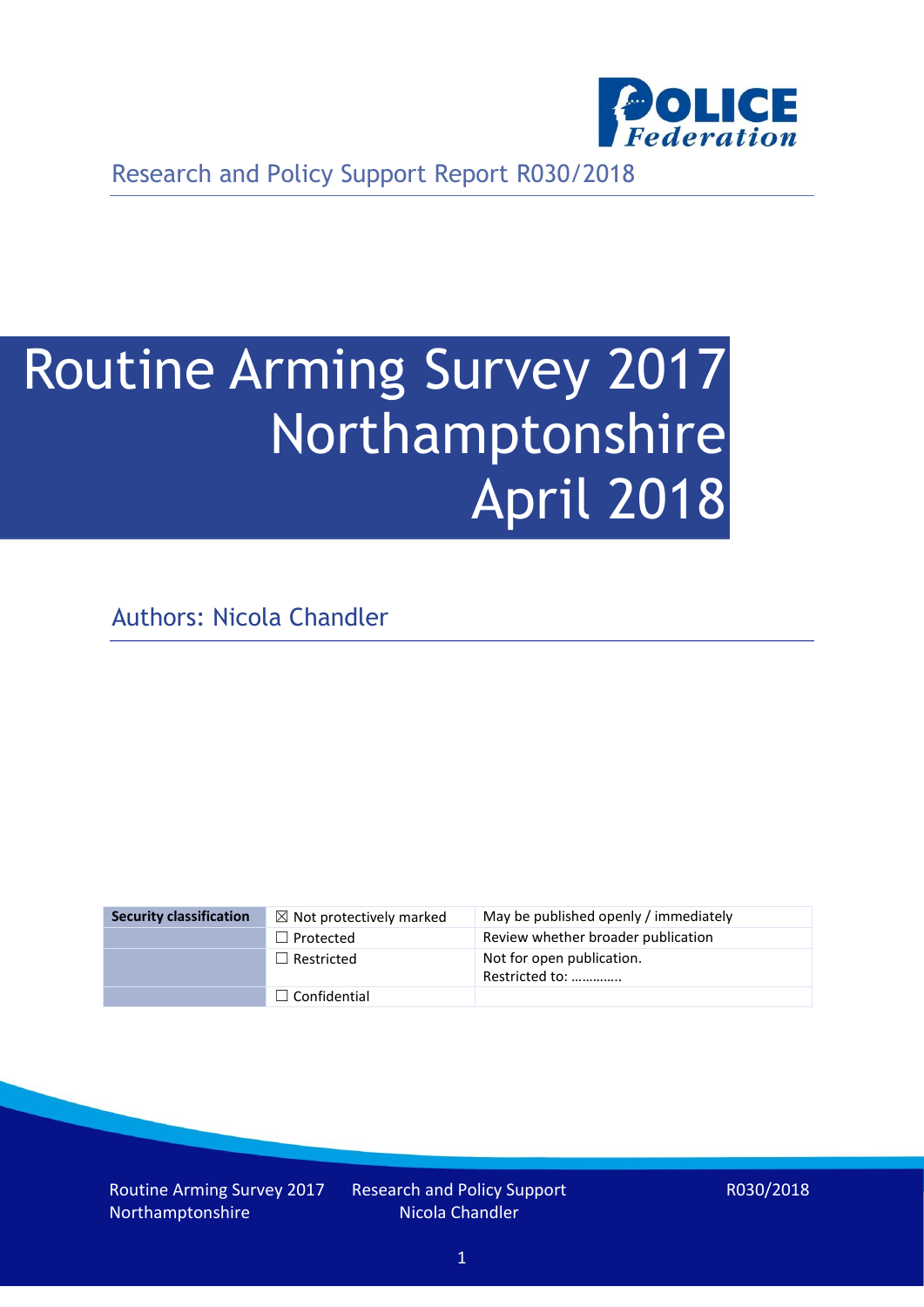## **INTRODUCTION**

This report provides a summary of responses to the PFEW routine arming survey received from respondents in Northamptonshire.

The PFEW routine arming survey was open between 31st July and 1st September 2017. The survey asked respondents about their experiences and attitudes in the following areas:

- Satisfaction with their current access to armed support
- Views on routine arming
- Views on other protective measures and equipment
- The number of times respondents had felt their life had been threatened at work in the last two years

Where appropriate, details of average responses for the police service as a whole are also presented, differences between the national and local responses have not been tested statistically and therefore any differences reported are for guidance only and must be treated with caution.

### **RESPONSE RATE AND RESPONDENTS**

352 responses were received from respondents in Northamptonshire. This reflects a response rate of approximately 30%, based on Home Office figures from 2017. This compares to a national response rate of 27% of federated rank members.

The findings presented in this report have a margin of error of 5%. This margin of error has been calculated using the number of responses received from officers in Northamptonshire compared to the number of officers in the force as a whole. A margin of error of 5% or less is generally considered to be within the normal bounds of academic rigor. If this threshold has not been met, the results from this report must be interpreted more cautiously.

79% of responses from Northamptonshire were received from male officers and 21% of responses were from female officers. 77% of respondents were Constables, 17% were Sergeants and 6% were Inspectors or Chief Inspectors.

51% of respondents said that they were in a frontline role.

Routine Arming Survey 2017 Northamptonshire

Research and Policy Support Nicola Chandler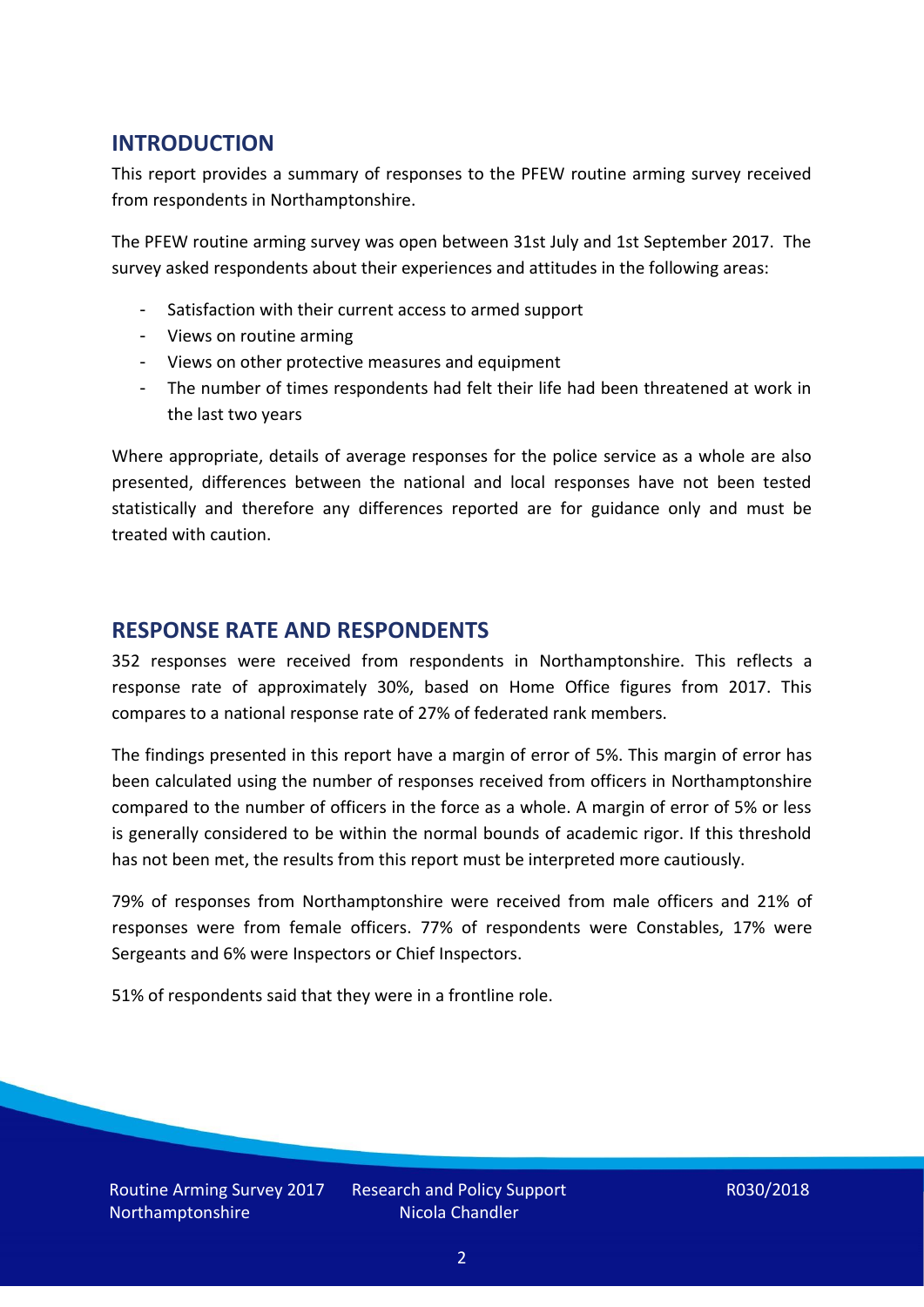## **SATISFACTION WITH CURRENT ARMED SUPPORT**

Of those respondents who had a view, 22% within Northamptonshire said that they were either very or fairy satisfied that armed support would be readily available should they require it. In comparison, 78% were either not very or not at all satisfied that armed support would be available.

Nationally, 43% of respondents were either very or fairly satisfied that armed support would be readily available should they require it.

|                                                                                               | <b>Very satisfied</b> | <b>Fairly</b><br>satisfied | Not very<br>satisfied | Not at all<br>satisfied |
|-----------------------------------------------------------------------------------------------|-----------------------|----------------------------|-----------------------|-------------------------|
| How satisfied are you<br>that armed support is<br>readily available should<br>you require it? | 4%                    | 18%                        | 34%                   | 44%                     |

## **VIEWS ON ROUTINE ARMING**

32% of respondents within Northamptonshire said that they were in favour of routine arming, insofar as they felt all officers should receive appropriate training and be armed at all times when on duty. This compares to 34% of respondents across England and Wales as a whole.

| All police officers<br>should receive<br>appropriate training<br>and be armed at all<br>times when on duty | <b>All police officers</b><br>should receive<br>appropriate training<br>and firearms should<br>be issued to them as<br>and when necessary | <b>Firearms should not</b><br>be issued to all<br>police officers, but<br>more officers should<br>receive appropriate<br>training and be issue | The present number<br>of officers who are<br>specially trained to<br>carry firearms is<br>about right |  |
|------------------------------------------------------------------------------------------------------------|-------------------------------------------------------------------------------------------------------------------------------------------|------------------------------------------------------------------------------------------------------------------------------------------------|-------------------------------------------------------------------------------------------------------|--|
| 32%                                                                                                        | 14%                                                                                                                                       | 48%                                                                                                                                            | 7%                                                                                                    |  |

57% of respondents within Northamptonshire said that they would be prepared to be routinely armed whilst on duty. Nationally, this proportion was 55%. 10% of respondents

Routine Arming Survey 2017 Northamptonshire

Research and Policy Support Nicola Chandler

R030/2018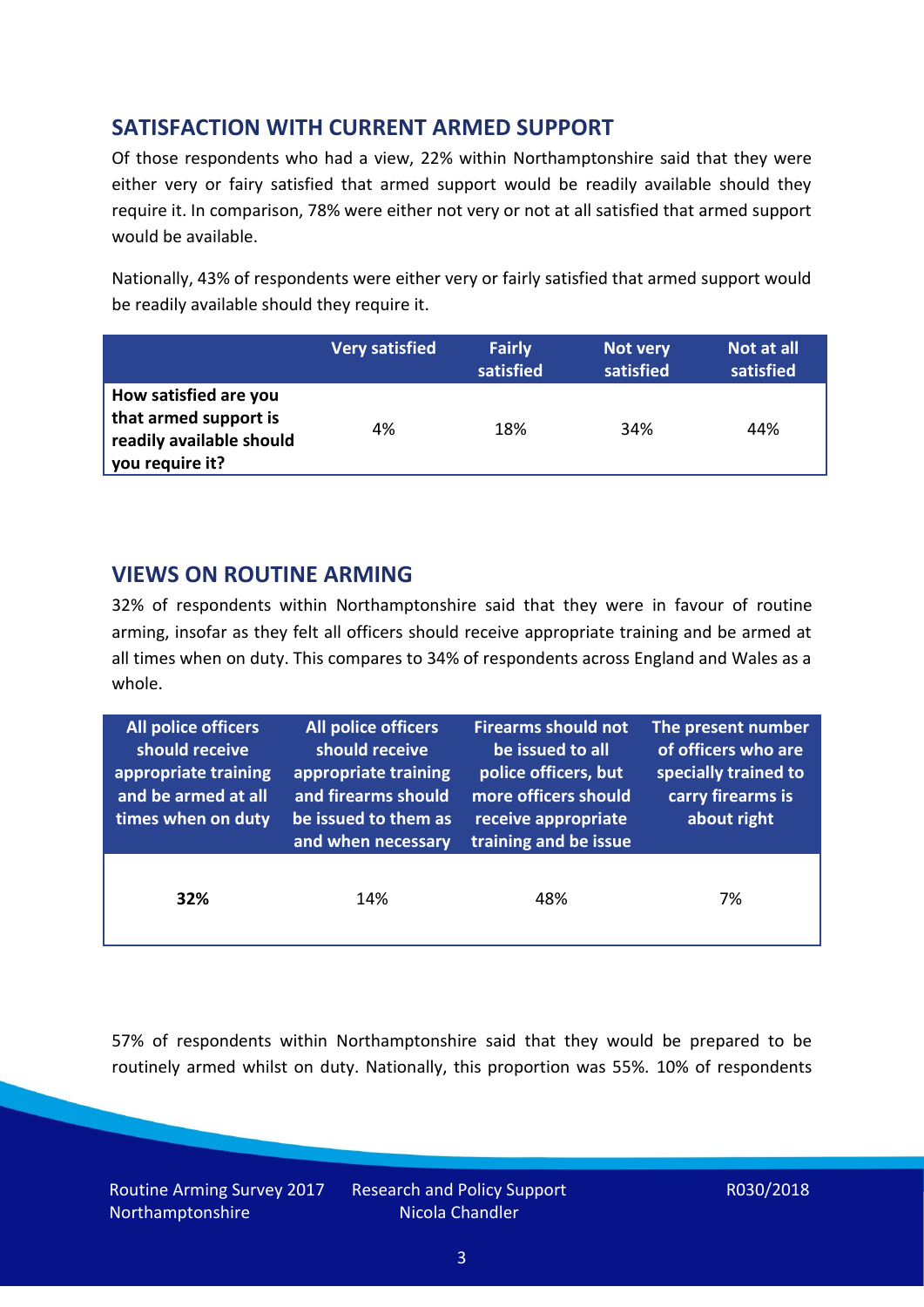within Northamptonshire, said that they would not carry a firearm whilst on duty under any circumstances, compared to 11% of respondents in England and Wales as a whole.

| I would be prepared<br>to carry a firearm at<br>all times on duty | I would be prepared<br>to carry a firearm<br>whilst on duty if<br>necessary | I would be prepared<br>to carry a firearm<br>whilst on duty if<br>ordered to do so | <b>Under no</b><br>circumstances would<br>I carry a firearm<br>whilst on duty |
|-------------------------------------------------------------------|-----------------------------------------------------------------------------|------------------------------------------------------------------------------------|-------------------------------------------------------------------------------|
| 57%                                                               | 24%                                                                         | 9%                                                                                 | 10%                                                                           |

## **VIEWS ON OTHER PROTECTIVE MEASURES AND EQUIPMENT**

10% of respondents in Northamptonshire (for whom it is applicable to their role), said that they currently had access to double crewing at all times whilst on duty; 77%, said that they wanted access to double crewing at all times whilst on duty.

The proportion of respondents in Northamptonshire who said that they have access to double crewing at all times on duty is lower than the national figure, where 11% of respondents have access to double crewing.

16% of respondents in Northamptonshire (for whom it is applicable to their role), had access to Taser at all times whilst on duty; in comparison 77% said that they wanted to have access to Taser at all times whilst on duty.

The proportion of respondents in Northamptonshire who have access to Taser at all times whilst on duty is lower than the proportion of respondents in England and Wales who had access to Taser at all time, which was 22%.

73% of respondents in Northamptonshire (for whom it is applicable to their role), currently had access to Body Worn Video at all times whilst on duty; 84% wanted access to Body Worn Video at all times.

The proportion of respondents in Northamptonshire who have access to Body Worn Video at all times whilst on duty is higher than in England and Wales as a whole; nationally 55% of respondents reported having access to Body Worn Video at all times whilst on duty.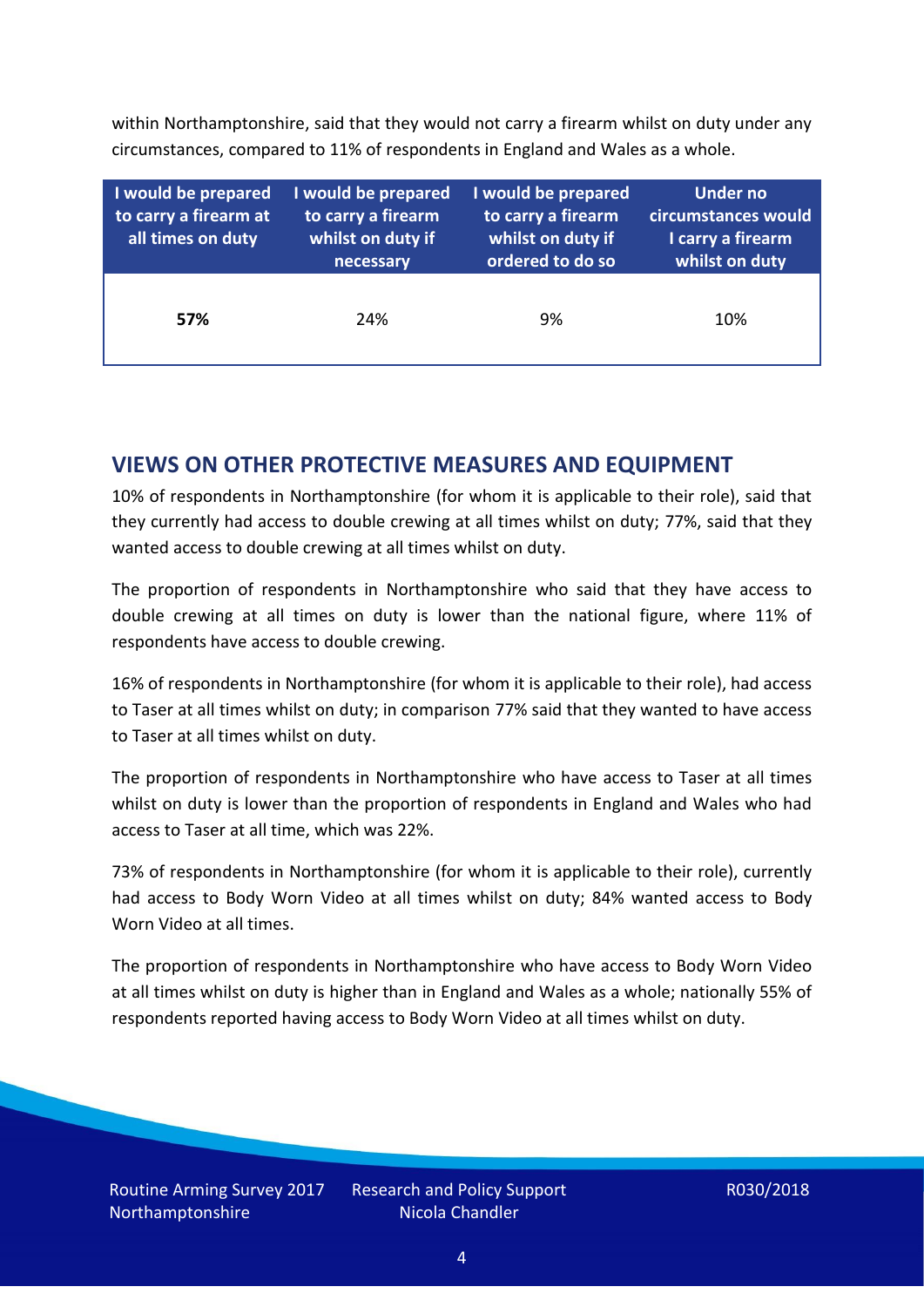| Officers regularly have access to (for<br>whom its applicable to their role): | <b>Double</b><br>crewing | <b>Body Worn</b><br><b>Video</b> | Taser |
|-------------------------------------------------------------------------------|--------------------------|----------------------------------|-------|
| <b>Never</b>                                                                  | 10%                      | 16%                              | 57%   |
| When deemed necessary by an officer<br>with appropriate authority             | 9%                       | 2%                               | 12%   |
| Upon my request whilst I am on duty                                           | 5%                       | 7%                               | 3%    |
| At all times whilst I am on duty                                              | 10%                      | 73%                              | 16%   |

### **THREATS TO LIFE**

51% of respondents in Northamptonshire said that they had felt that their life was in serious danger at least once in the last two years as a result of a threat by a member the public whilst on duty. This is lower than the 54% of respondents within England and Wales as a whole who felt that their life had been in serious danger in the last two years.

A more detailed breakdown of the number of times respondents in Northamptonshire felt that their life had been in serious danger in the last two years is provided below.

|                                                                                                                                                                              | <b>None</b> | <b>One</b> | Two | <b>Three to</b><br>four | <b>Five to</b><br>six | <b>Seven</b><br>or more |
|------------------------------------------------------------------------------------------------------------------------------------------------------------------------------|-------------|------------|-----|-------------------------|-----------------------|-------------------------|
| How many times in the<br>last two years have you<br>felt that your life was in<br>serious danger as a result<br>of a threat by a member<br>of the public, whilst on<br>duty? | 49%         | 15%        | 16% | 10%                     | 4%                    | 5%                      |

Research and Policy Support Nicola Chandler